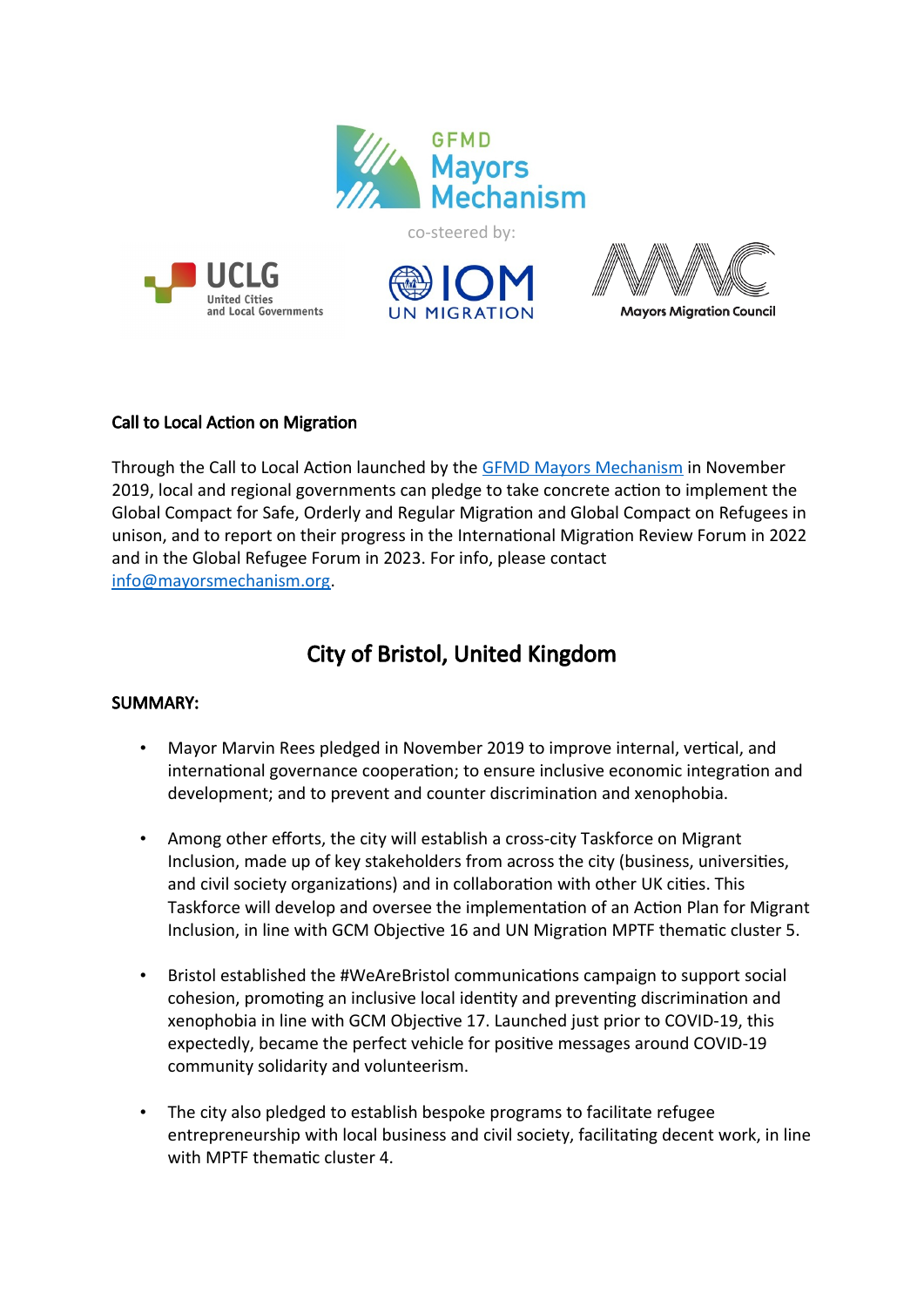• After the city pledged, but in response to the COVID crisis, Bristol took more than 300 homeless people into emergency accommodation. Within this group were several migrants with "No Recourse to Public Funds" status, which prevents them from accessing mainstream State support. Bristol therefore set up a "One City Task Force" made up of representatives from Local Government, civil society, and others to identify the necessary support and longer-term pathways for everyone in emergency accommodation, including migrants and those seeking asylum.

# DETAILED 2019 PLEDGE

PRIORITY 1: IMPROVE CITIES INTERNAL, VERTICAL AND INTERNATIONAL GOVERNANCE AND **COOPERATION** 

- Increase local administration capacity for inclusion
- Improve dialogue and cooperation with different stakeholders and Increase our partnership to facilitate migrants' spatial, social, economic and cultural integration
- Improving data collection and measurement of progress

## Brief Description:

Establish and maintain a cross-city Taskforce on Migrant Inclusion, in collaboration with a number of other UK cities through the Inclusive Cities initiative

## Concrete Actions:

Establish and maintain a Taskforce made up of key stakeholders from across the city, including business, universities and civil society organisations. The Taskforce will develop and oversee the implementation of an Action Plan based on the Inclusive Cities Framework devised by the University of Oxford's Centre on Migration, Policy and Society.

#### Expected Results:

Greater strategic alignment across sectors on migrant inclusion, greater collaboration between the Local Authority, business, universities and civil society, identification of key areas for improvement and catalysing new initiatives to address these.

#### PRIORITY 2: ENSURE ECONOMIC INTEGRATION AND INCLUSIVE ECONOMIC DEVELOPMENT

- Promote economic integration and access to work in order to minimize economic drivers that compel migration and to favour economic integration of migrants and refugees
- Support migrants in their integration (skills recognition, capacity assessment, job coaching, administrative counselling, language training)
- Create awareness among the city population of the importance of collective action for migrants' and refugees' integration and engage business community leaders
- Promote migrants' and refugees' entrepreneurship